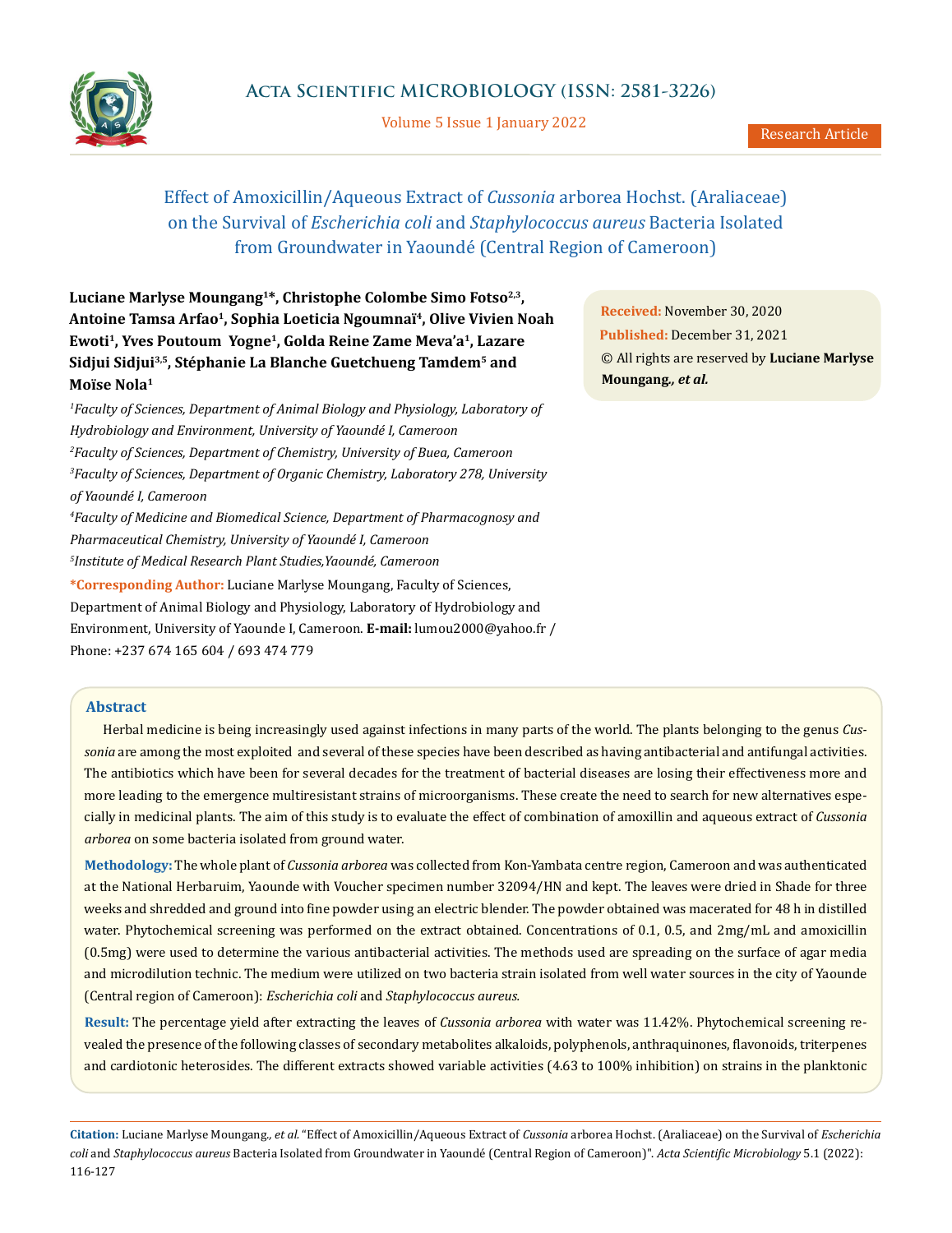117

state. The aqueous extract showed antibacterial activity with MICs ranging from 12.5 to 25 mg/mL. The best activity was on *Staphylococcus aureus* with an MIC of 12.5 mg/mL. The extract showed bactericidal power on all of the strains tested. The different amoxicillin/extract combinations were found to be synergistic (fractional bacterial abundances between 0 and 0.5) on *Staphylococcus aureus*. On *E. coli*, a synergy of action (AF ≤ 0.5) was observed after 12 h and indifferences (0.5 <AF ≤ 4) were observed at the initial titer and after a contact time of 6h.

**Conclusion:** This suggests that the traditional use of *Cussionia arborea* could be alternatives for the treatment of infectious diseases and also contribute to the reduction of the flow of bacteriopollutants in water. It's important to take into account the role of its association with amoxicilline in the spread of resistance of microorganisms to antibacterial agents.

**Keywords**: *Cussonia arborea;* Amoxicillin/Aqueous Extract Association; Antibacterial Activity; Water

# **Introduction**

Microorganisms are widely distributed in the environment and the majority of them are found in terrestrial or aquatic environments [1]. Indeed, water, in addition to its importance in the daily life of man for his food and non-food needs (personal hygiene and various household tasks), also constitutes a means of dissemination of pathogens causing diseases in humans. Access to drinking water is an obstacle to improving the health of populations, despite the water supply and sanitation programs put in place, since one in three people in the world (i.e. 2.4 billion people) still live without adequate sanitation and sub-Saharan Africa the most affected  $[2]$ .

This insufficiency leads the populations to turn to other alternative sources of water supply of questionable microbiological quality such as water from lentic environments (wells, springs, boreholes) and rivers. Thus, studies carried out by  $\lceil 3 \rceil$  in a few wells, boreholes and rivers in the city of Douala-Cameroon and by  $[4]$  on a few sources and boreholes in the Mvog-Betsi district in Yaoundé - Cameroon, revealed a link between the contamination of the various water supply points and the water-borne diseases recorded in the hospitals of the said zones, in particular gastroenteritis. The situation is increasingly alarming due to the emergence of strains of microorganisms that are resistant to most of the available antibiotics as a result of their excessive and uncontrolled use [5].

In order to remedy this situation, in recent years, various studies have focused on the search for new therapies from various natural resources, in particular medicinal plants [6]. The richness of plants in secondary metabolites and their accessibility justify their use. Traditional medicine is used by nearly 80% of the African population and sometimes at the same time resort to conventional drugs [7]. Studies carried out on the associations between plant extracts and reference antibiotics in bacterial strains exhibiting beta-lactamases have found that the activity of the antibiotics had been restored and/or potentiated in the presence of plant extracts in certain strains  $[8,9]$ . The present work aims to evaluate the effect of the association of aqueous extracts of *Cussonia arborea* with amoxicillin on the survival of *Escherichia coli* and *Staphylococcus aureus* isolated from groundwater.

### **Material and Methods**

### **Plant material**

The choice of the plant was guided on the basis that there exist Cameroonian species but has been very little scientific data. The leaves whole plant was collected in Kon-Yambeta - Cameroon, in the Central Cameroon region. The plant was subsequently taken to the National Herbarium of Cameroon where it was authenticated and Voucher specimen kept with the reference number 32094/ HNC. The leaves of *C. arborea* were cleaned (sorting, dusting), cut up, and then dried in the shade at room temperature  $(18 - 25 \degree C)$ for three weeks. The dry leaves were then pulverized using a mechanical grinder until a more or less fine powder was obtained and stored in air tight containers.

#### **Operating mode**

About 1700 g of powder was obtained and introduced into a 6 L flask. 5 L of distilled water was added into the flask while stirring so as to ensure the complete soaking of the powder. After 48 h of maceration, the filtrate was obtained by filtration through muslin cloth in order to remove solid particles. The operation was repeated two (02) times with renewal of solvent every 48 h. The different filtered fractions were combined and dried in an oven at 45 ℃. The extraction yield was calculated using the following formula:

> Mass of crude extract  $x$  100 Percentage yield  $\!=$ **Initial powder mass**

**Citation:** Luciane Marlyse Moungang*., et al.* "Effect of Amoxicillin/Aqueous Extract of *Cussonia* arborea Hochst. (Araliaceae) on the Survival of *Escherichia coli* and *Staphylococcus aureus* Bacteria Isolated from Groundwater in Yaoundé (Central Region of Cameroon)". *Acta Scientific Microbiology* 5.1 (2022): 116-127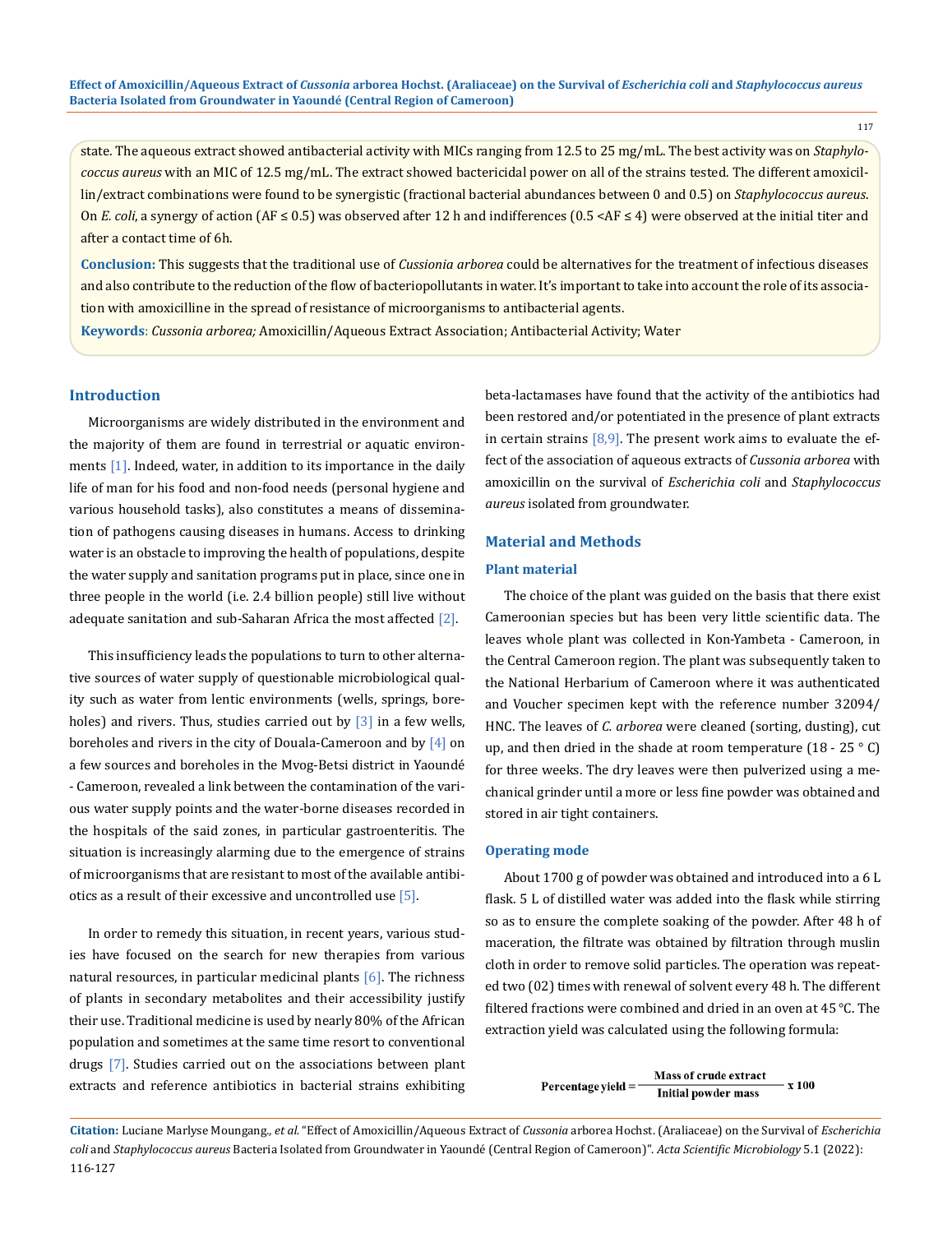#### **Qualitative phytochemical screening**

Phytochemical screening was carried out on the extract in order to determine the chemical substances (secondary metabolites) present in the plant. Secondary metabolites are divided into three main families, namely: alkaloids, phenolic and terpene compounds. The phytochemical tests were carried out according to the methods described by [10-12].

#### **Bacterial isolation and storage**

Bacteriological analyzes were carried by both qualitative and quantitative methods. The bacterial species used were *E. coli* and *S. aureus*. These bacterial species were chosen because of their importance in hygiene and public health in indicating the microbiological quality of water intended for consumption  $[13]$ . They were isolated from well and spring water in the equatorial region of Cameroon (Central Africa). *E. coli* and *S. aureus* were isolated on specific culture media, namely Endo agar (Bio-Rad) and Chapman mannite agar (Bio-Rad) respectively by the membrane filtration technique.

Their identification was made according to standard method [14]. For the preparation of bacterial stocks, a colony forming unit (CFU) of each strain from standard agar medium was inoculated into 100 mL of nutriment broth (Oxford) for 24h at 37ºC. After cells were harvested by centrifugation at 8000 rev/min for 10 min at  $10^{\circ}$ C and washed twice with NaCl (8.5 g/L) solution. Each pellet was re-suspended in 50 mL of NaCl solution. After homogenization, 1 mL of this was then transferred into 500 mL of sterile NaCl solution (0.85%) contained in the Erlenmeyer flask and the stocked.

#### **Experimental protocol**

# **Determination of the antibacterial activity of the extract and the antibiotic (amoxicillin)**

The antibacterial activity was evaluated by two methods: the method of spreading until exhaustion on the surface of the agar culture medium and by the method of microdilution. The different culture media used were Mueller Hinton Broth Agar (MHB), Regular Agar (PCA), Endo Agar and Mannitol Salt Agar.

#### **Preparation of bacterial inoculum**

100 μL of the bacterial storage suspension were taken and subcultured on ordinary agar (PCA) in a petri dish. A colony was isolated after 24 h of incubation at 37 ℃. The colony was removed using a sterile Platinum loop and subcultured on an ordinary agar sloped into tubes. After 18 h of incubation at 37 ℃, the bacterial suspensions were prepared by taking from this culture. The colonies which were introduced into sterile physiological water until a turbidity corresponding to point 0.5 of the Mc Farland scale corresponding to the concentration of  $1.5x10^{\circ}$  CFU/mL which constituted the stock suspension [15]. The stock suspension was then diluted to an appropriate strength for the evaluation of antibacterial activities.

### **Preparation of extract and antibiotic solutions**

The extract was prepared in volumes of 500 mL with concentrations of 2 mg/mL, 1 mg/mL, 0.5 mg/mL and 0.1 mg/mL. Amoxicillin solution was prepared at a concentration of 0.5 mg/mL. Solutions required for synergy were obtained from combining the amoxicillin solution with the extract solution.

# **Determination of the antibacterial activity of** *C. arborea* **extract**

# **Effect of** *C. arborea* **extracts on the survival of microorganisms according to the different contact times**

For each bacterial species used, 5 flasks of 350 mL designated A, B, C, D and E were used. Flask A containing 50 mL of physiological water (NaCl: 8.5 g/L) was used as a control. The remaining vials B, C, D and E each contained 50 mL of the extract at concentrations of 0.1 mg/mL, 0.5 mg/mL, 1 mg/mL and 2 mg/mL, respectively.

Subsequently, 0.5 mL of bacterial suspension was introduced, depending on the bacteria tested, into the vials. This constituted the initial instant T<sub>0</sub>. Thus, after timing periods of 0, 6, and 12 h chosen; 100 μL of sample were taken from each vial and inoculated on specific agar culture media.

# **Determination of the minimum inhibitory concentration (MIC) of the extract**

The MIC of the extract was determined by the liquid microdilution method using the M07-A9 protocol described by [15] with some modifications. This is the smallest concentration that will inhibit any visible growth of a microorganism after incubation at 37°C for 18 to 24 h [15].

In each well (96 wells) of microplates, a volume of 100 μL of Müeller Hinton broth was introduced. Then in the first wells were

**Citation:** Luciane Marlyse Moungang*., et al.* "Effect of Amoxicillin/Aqueous Extract of *Cussonia* arborea Hochst. (Araliaceae) on the Survival of *Escherichia coli* and *Staphylococcus aureus* Bacteria Isolated from Groundwater in Yaoundé (Central Region of Cameroon)". *Acta Scientific Microbiology* 5.1 (2022): 116-127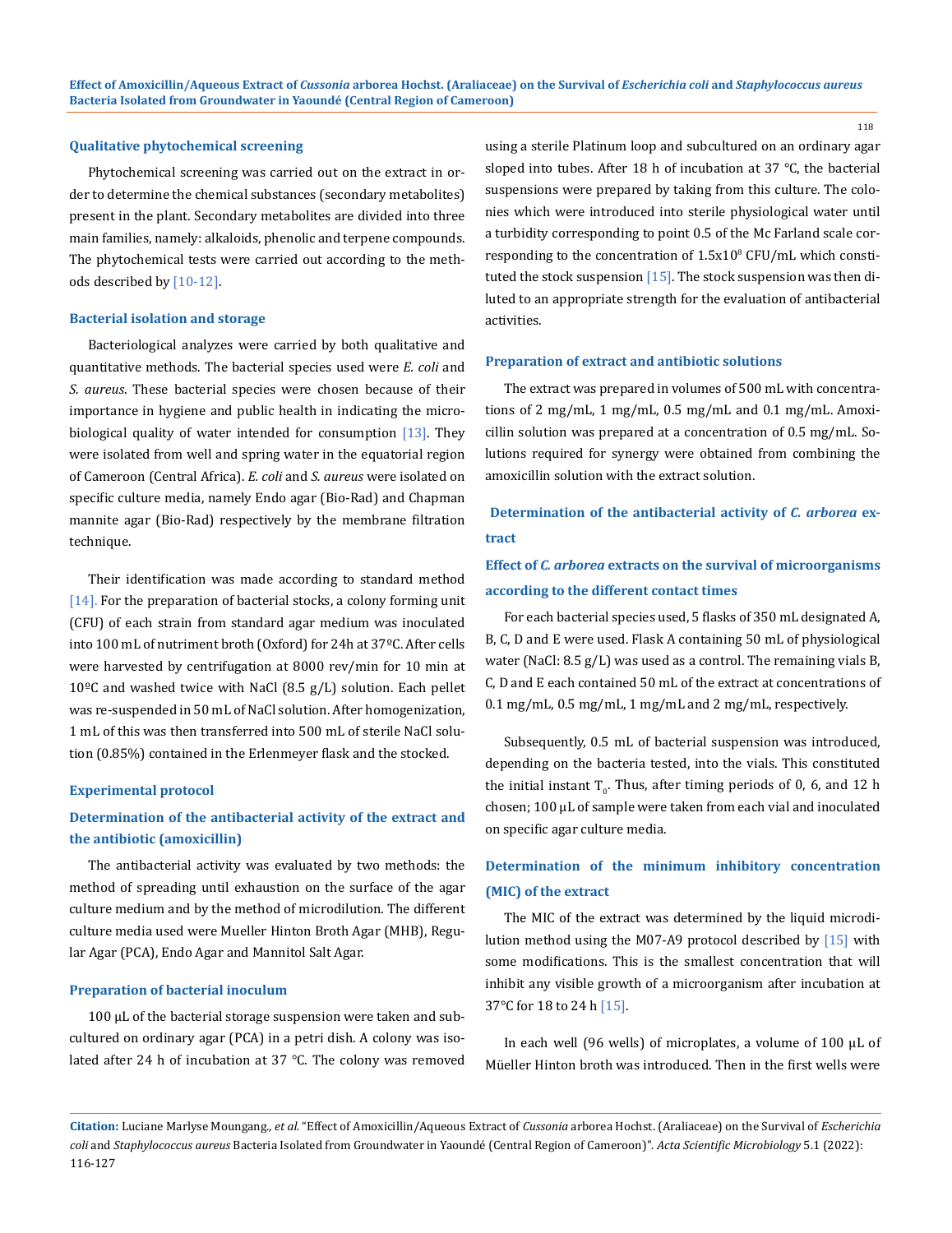introduced a volume of 100 μL of the stock solution at a concentration of 400 mg/mL of the aqueous extract. Successive serial dilutions allowed us to obtain a range of concentrations from 1.56 mg/ mL to 100 mg/mL. A volume of 100  $\mu$ L of inoculums (2×10° CFU/ mL) was then introduced into each well, up to a final volume of 200 μL per well. Plates were covered and sealed with parafilm paper and incubated at 37°C for 18-24 h. Columns 4 and 8 served as negative control for Müeller Hinton broth. Line F served as a positive control for bacterial strains and contains Müeller Hinton broth and the bacterial inoculums. The positive control consisted of a reference antibiotic (Ampicillin) whose concentration range varied between 4 μg/mL and 256 μg/mL. After incubation, the bacterial growth was estimated using iodonitrotetrazolium chloride (INT), the principle of which is based on the capture of protons emitted by dehydrogenases (enzymes present on the membrane of bacteria) of bacteria alive after having metabolized glucose. The enzymes are reduced and reddens the medium after about 30 minutes of re-incubation  $[9]$ . For this 40  $\mu$ L of the INT solution was introduced into each of the wells of the microplate. MICs were defined as the smallest concentrations for which we did not observe a pink coloration. The tests were repeated in triplicates.

# **Determination of the minimum bactericidal concentration (MBC) of the different extracts**

In order to determine the MBCs, a volume of 150 μL of culture broth was introduced into new plates, and then the volume was made up to 200 μL by adding a volume of 50 μL of the contents of the wells of greater or equal concentration at the MIC. These plates were then incubated for 24 h at 37  $\degree$  C followed by visualization at INT. All the concentrations at which we did not observe a pink coloration were bactericidal and the smallest of these was noted as MBC. The tests were carried out in triplicates.

After determining the MICs and MBCs, the MBC/MIC ratios were calculated.

# **Effect of the amoxicillin/***C. arborea* **extract combination on the survival of microorganisms according to the different contact times**

For each bacterial species used, 5 vials of 350 mL (A', B', C', D' and E') were used for this study. Vial A′ containing 100 mL of the 0.5 mg/mL amoxicillin solution was used as a control. The remaining vials B', C', D' and E' each contained 50 mL of the extract at concentrations of 0.1 mg/mL, 0.5 mg/mL, 1 mg/mL and 2 mg/mL respectively. Then 50 mL of the antibiotic solution at a fixed concentration of 0.5 mg/mL was added to the vials of series B', C', D 'and E' for a final volume of 100 mL. Subsequently, 1 mL of bacterial suspension was introduced into the vials. This moment represented the initial time of contact T<sub>0</sub>. After contact periods of 0, 6, and 12 h; 100  $\mu$ L of sample were taken from each vial and inoculated on specific agar culture media.

119

### **Data analysis**

The temporal variations of the abundances of the bacterial cells expressed in CFU/100 mL were represented by histograms. The percentages of inhibition (PI) after the action of the extracts, the antibiotic or the antibiotic/extract combination on different strains were calculated according to the following formula described by Garcia-Ripoll [16]:

$$
PI=\left(\!\frac{No-Nn}{No}\!\right)\times100
$$

No = Abundance of bacterial cells in physiological water (control)

Nn = Abundance of bacterial cells after the action of the extract, the antibiotic or the combination of extract and antibiotic.

The degrees of connection between the bacterial abundances and the periods of contact for each concentration of extract on the one hand, and between the bacterial abundances and the concentrations of extract for each period of contact, were evaluated by the correlation tests "r" from Spearman. Comparisons of data means were performed using the Kruskal-Wallis H test.

Cell abundance obtained after the action of the antibiotic / extract combination  $FA=$ Cell abundance obtained after the action of the antibiotic

All of these analyzes were performed using SPSS software version 16.0.

To assess the effect of antibiotic/extract combinations, fractional bacterial abundances (FA) were determined according to the modified formula described by [17].

Synergy is established when  $AF \leq 0.5$ ; indifference when AF is between 0.5 and 4; finally, the antagonism for any AF  $\geq 4$  [17].

**Citation:** Luciane Marlyse Moungang*., et al.* "Effect of Amoxicillin/Aqueous Extract of *Cussonia* arborea Hochst. (Araliaceae) on the Survival of *Escherichia coli* and *Staphylococcus aureus* Bacteria Isolated from Groundwater in Yaoundé (Central Region of Cameroon)". *Acta Scientific Microbiology* 5.1 (2022): 116-127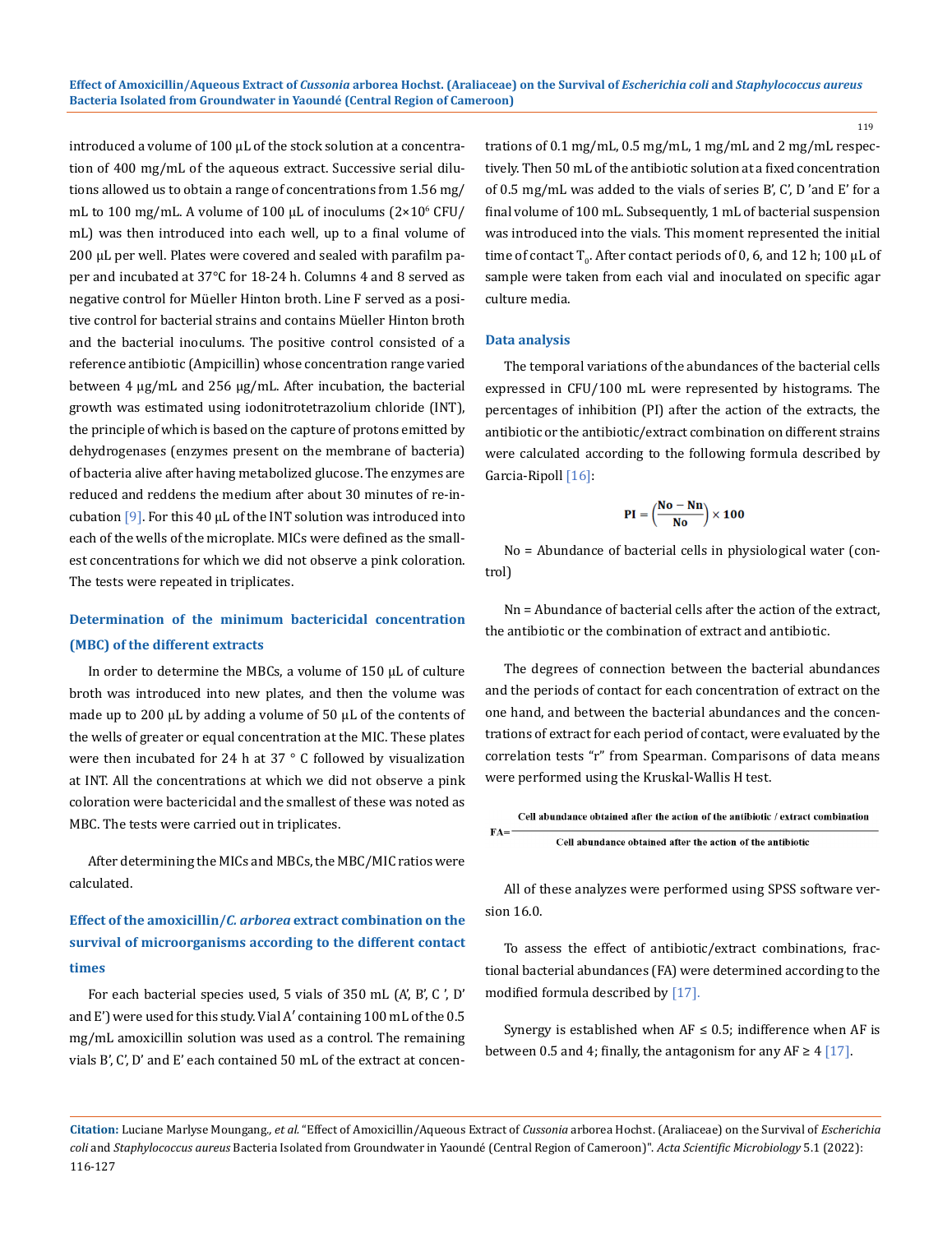#### **Results and Discussion**

# **Results**

### **Extraction yield and phytochemical screening of the extract**

After extracting the plant with water, we obtained an extraction yield of 11.42%. The phytochemical screening of the aqueous extract of the leaves of *C. arborea* shows the presence of alkaloids, polyphenols, anthraquinones, flavonoids, triterpenes and cardiotonic heterosides. Anthocyanins, Tannins, saponins and sugars are absent.

# **Temporal variation of the abundances of** *E. coli* **and** *S. aureus* **in the presence of the aqueous extract of** *C. arborea* **leaves, of the antibiotic and in the presence of the combination of aqueous extract/antibiotic**

The densities of *E. coli* in the presence of the aqueous extract of *C. arborea* leaves ranged from  $2.5 \times 10^{11}$  to  $15.64 \times 10^{11}$  CFU/100 mL. In the presence of amoxicillin, they ranged from  $1.16 \times 10^{11}$  to  $4.48\times10^{11}$  CFU/100 mL. In general, a decrease in bacterial abundances is noted in the presence of extracts of *C. arborea* and amoxicillin compared to those of the control which varied between 11.68×10<sup>11</sup> and 17.74×10<sup>11</sup> CFU/100 mL.

When amoxicillin is combined with the aqueous extract, the densities of *E. coli* fluctuated between  $0.03 \times 10^{11}$  and  $13.2 \times 10^{11}$ CFU/100 mL. The abundances of *E. coli* in the presence of amoxicillin ranged from  $1.16\times10^{11}$  to  $4.48\times10^{11}$  CFU/100 mL. In general, there is a decrease in bacterial densities in the presence of the various combinations of the extract with amoxicillin.

Densities of *S. aureus* reached 5.84×108 CFU/100 mL in the presence of the aqueous extract. In the presence of amoxicillin they ranged from  $0.07 \times 10^8$  to  $0.14 \times 10^8$  CFU/100 mL. In general, a decrease in the densities of *S. aureus* was observed in the presence of extracts of *C. arborea* and amoxicillin compared to those of the control which oscillated between  $3.82 \times 10^8$  and  $10.08 \times 10^8$ CFU/100 mL.

When amoxicillin was combined with the aqueous extract, the abundances of *S. aureus* reached  $0.01 \times 10^{11}$  CFU/100 mL. In general, there is a sudden decrease in bacterial abundance in the presence of the various combinations of the extract with amoxicillin from the first period of contact. The different results obtained are shown in figure 1.



**Citation:** Luciane Marlyse Moungang*., et al.* "Effect of Amoxicillin/Aqueous Extract of *Cussonia* arborea Hochst. (Araliaceae) on the Survival of *Escherichia coli* and *Staphylococcus aureus* Bacteria Isolated from Groundwater in Yaoundé (Central Region of Cameroon)". *Acta Scientific Microbiology* 5.1 (2022): 116-127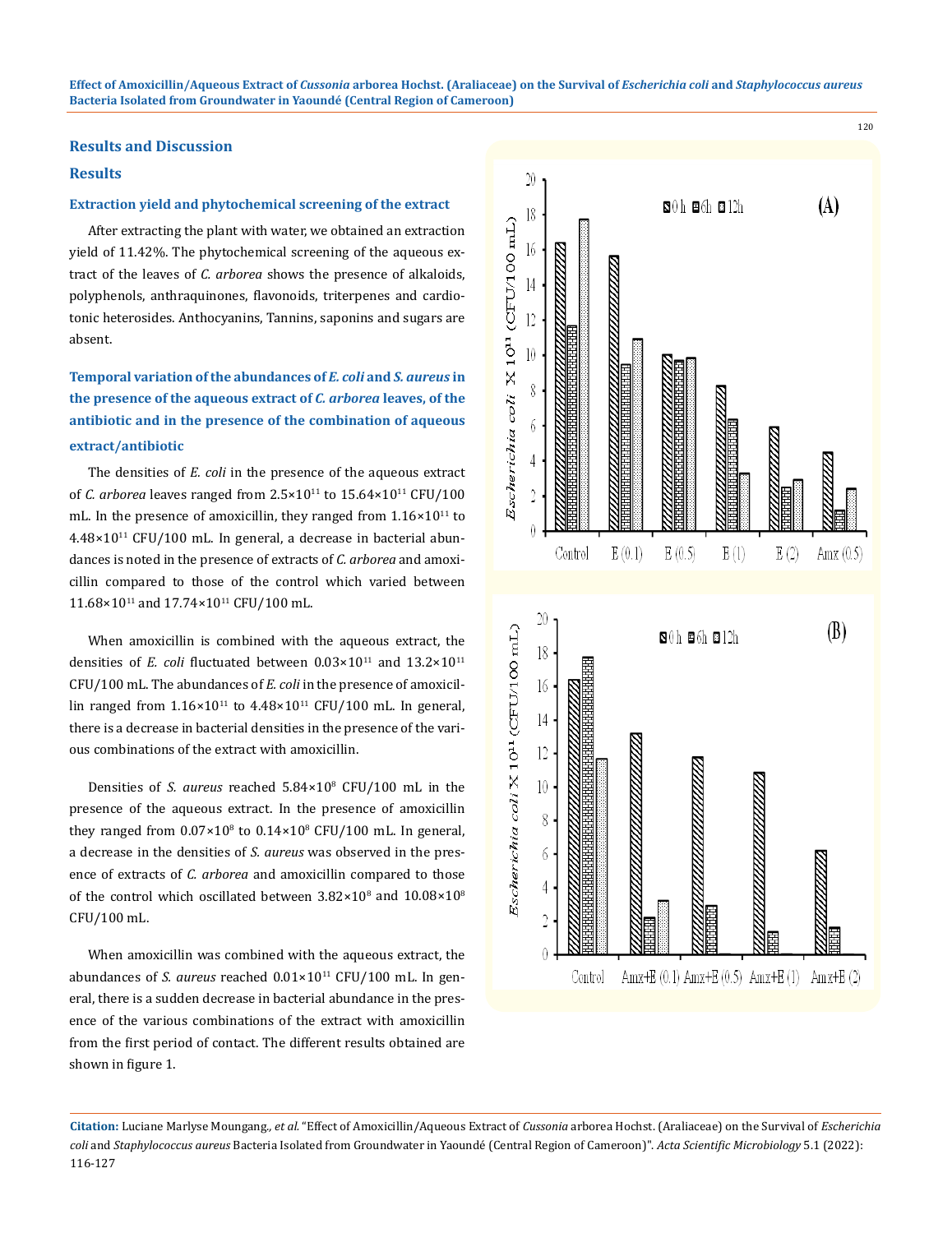

**Figure 1:** Temporal variation in abundances of *E. coli* and *S. aureus* in the presence of the aqueous extract of *C. arborea* and amoxicillin (A and C) and the various amoxicillin/extract combinations (B and D).

# **Minimum inhibitory and bactericidal concentrations of the extract**

## **Minimum inhibitory concentrations of the extract (MIC)**

The aqueous extract used showed antibacterial activity on the bacteria tested with MICs varying between 12.5 and 25 mg/mL. The extract showed better activity against *S. aureus* with an MIC of 12.5 mg/mL. The minimum inhibitory concentrations of the aqueous extract of the leaves of *C. arborea* on the strains tested are presented.

| <b>Strains tested</b> | <b>Aqueous extract</b> | Amoxicillin |  |  |
|-----------------------|------------------------|-------------|--|--|
| E. coli               | 25                     | > 0.00256   |  |  |
| S. aureus             | 12 5                   | > 0.00256   |  |  |

**Table 1**: Minimum inhibitory concentrations (MIC) in mg/mL of the aqueous extract of the leaves of *C. arborea* on the bacterial strains tested.

### **Minimum bactericidal concentrations of extracts (MBC)**

The extract's MBC was determined and the MBC/MIC ratios calculated. The MBC/MIC ratios were 2 on the strains tested. Thus, the extract exhibited a bactericidal effect on the two bacterial strains used. The results of the CMBs obtained and the CMB/CMI ratios calculated are presented in table 2.

| <b>Strains tested</b> | <b>Aqueous</b><br>extract<br>(MBC) | <b>Amoxicillin</b><br>(MBC) | <b>MBC/MIC ratios</b> |  |
|-----------------------|------------------------------------|-----------------------------|-----------------------|--|
| E. coli               | 50                                 | ND                          |                       |  |
| S. aureus             | 25                                 | ND                          |                       |  |

**Table 2**: Minimum Bactericidal Concentrations (MBC) in mg/mL of the various extracts on the bacterial strains tested and MBC/

MIC ratios of the extract.

ND: not determine.

# **Percent inhibition (%) of** *E. coli* **and** *S. aureus* **in the presence of the aqueous extract of the leaves of** *C. arborea* **and the antibiotic**

Growth inhibition percentages for different bacterial species were calculated for the extract and amoxicillin and in the presence of the amoxicillin/extract combination for each contact period. With the aqueous extract, the percentages of growth inhibition of *E. coli* oscillated between 4.63 and 83.54% for a better inhibition

**Citation:** Luciane Marlyse Moungang*., et al.* "Effect of Amoxicillin/Aqueous Extract of *Cussonia* arborea Hochst. (Araliaceae) on the Survival of *Escherichia coli* and *Staphylococcus aureus* Bacteria Isolated from Groundwater in Yaoundé (Central Region of Cameroon)". *Acta Scientific Microbiology* 5.1 (2022): 116-127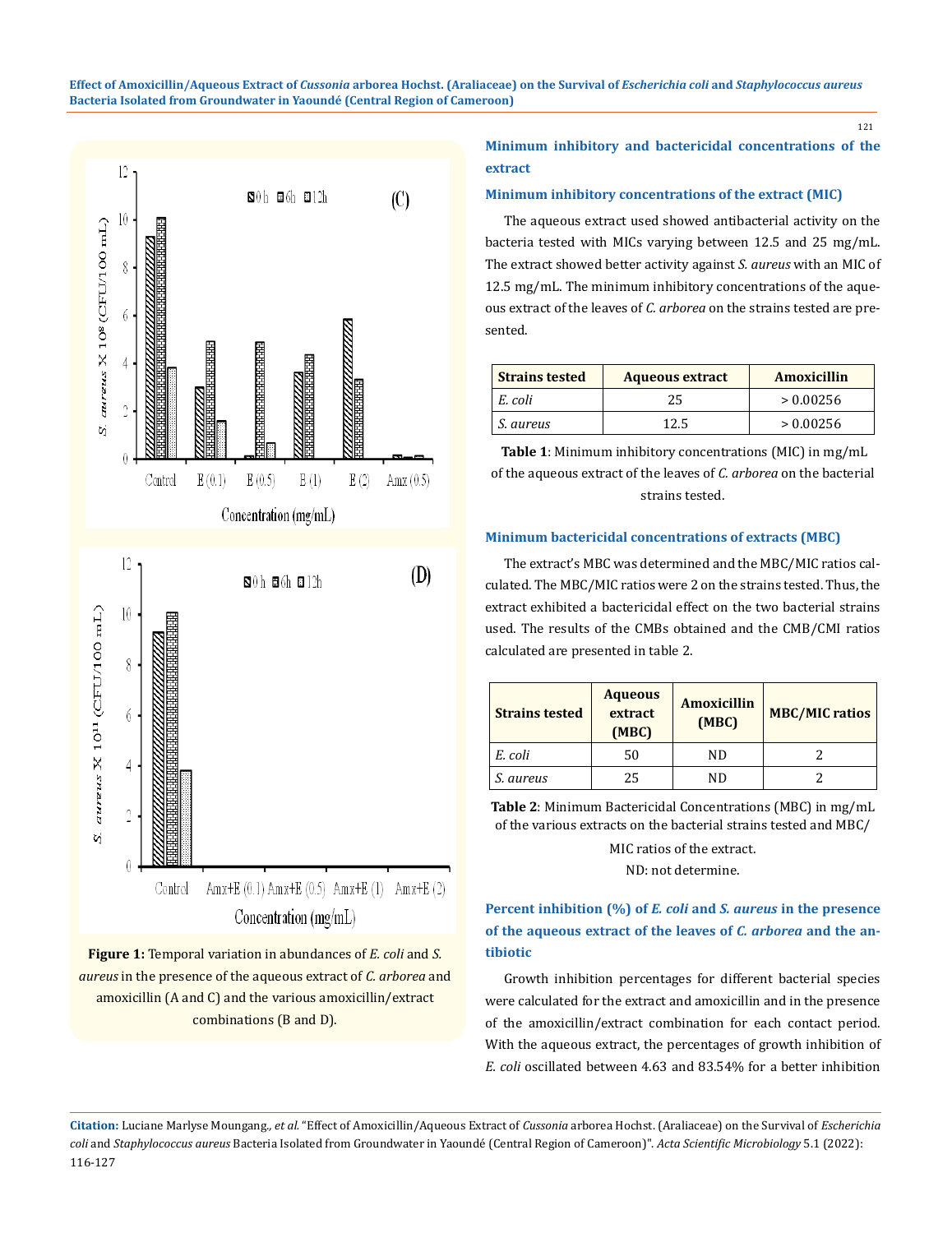122

observed at the concentration of 2 mg/mL after 12 h of contact. With amoxicillin, the inhibition percentages ranged from 72.68 to 90.07% (Figure 2).

the extract after 12 h of contact. Total inhibitions (100%) and at all contact periods were obtained with *S. aureus* cells. The best growth inhibitions were observed from 0 h of contact (Figure 3).

The percentages of inhibition of the growth of *S. aureus* in the presence of the aqueous extract reached 100% for total inhibitions observed at concentrations of 1 and 2 mg/mL after 12 h of contact. With amoxicillin, these percentages varied between 96.34 and 99.31% (Figure 2).





# **Percent inhibition (%) of** *E. coli* **and** *S. aureus* **in the presence of the amoxicillin/extract combination**

With the amoxicillin/extract combination, the percentages of growth inhibition of *E. coli* oscillated between 19.51 and 99.74% for better inhibition observed at the concentration of 2 mg/mL of







# **Fractional bacterial abundances of amoxicillin/extract combination**

The fractional bacterial abundances obtained for amoxicillin/ extract combination on *S. aureus* and *E. coli* is shown in table 3.

From the results presented in this table, it emerges that the fractional bacterial abundances reached 0.14 for *S. aureus* and a synergy of action ( $AF \le 0.5$ ) was observed after all periods of contact. For *E. coli* they varied from 0.01 to 2.95. Thus a synergy of action ( $AF \leq 0.5$ ) was observed after 12 h of incubation; and indif-

**Citation:** Luciane Marlyse Moungang*., et al.* "Effect of Amoxicillin/Aqueous Extract of *Cussonia* arborea Hochst. (Araliaceae) on the Survival of *Escherichia coli* and *Staphylococcus aureus* Bacteria Isolated from Groundwater in Yaoundé (Central Region of Cameroon)". *Acta Scientific Microbiology* 5.1 (2022): 116-127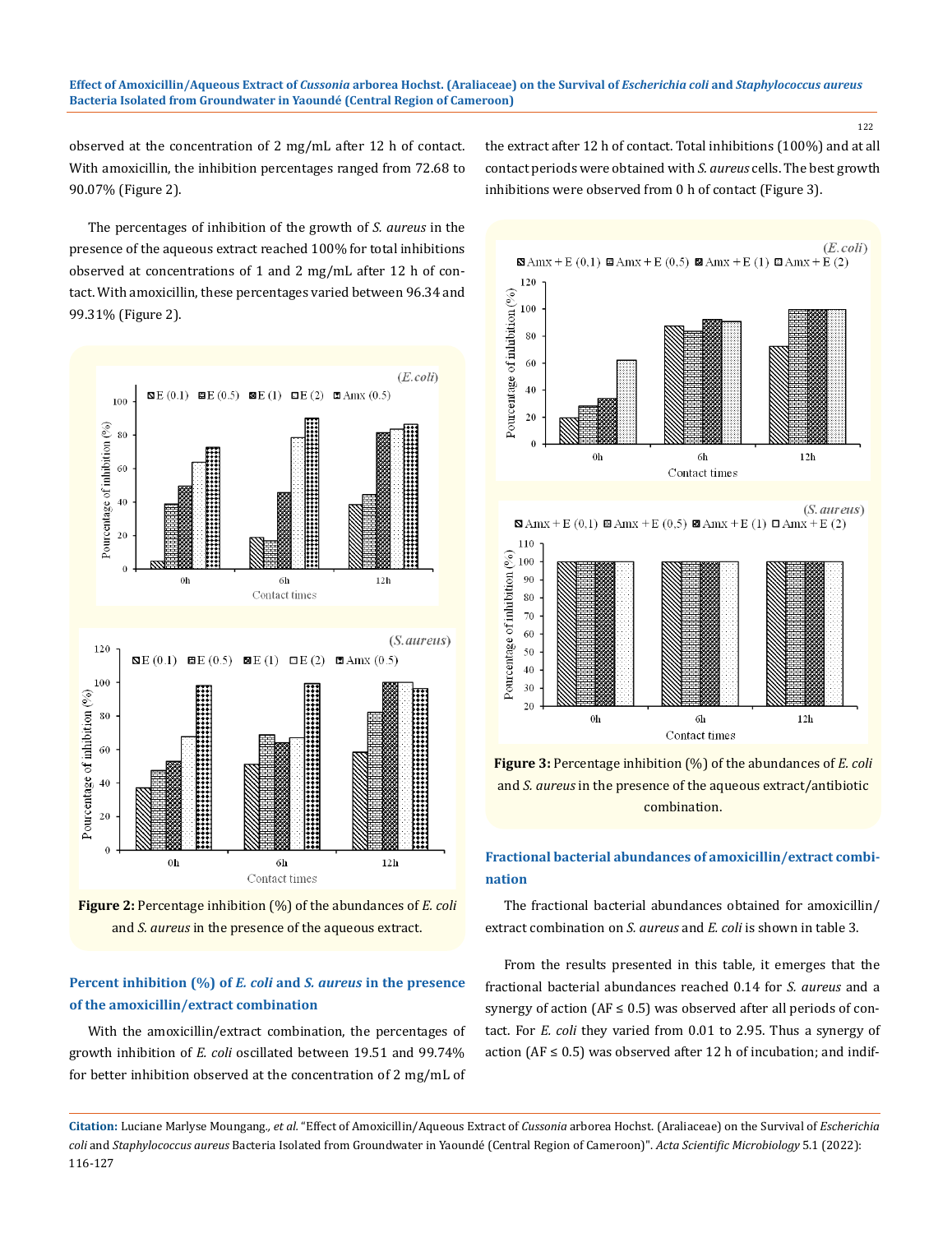| <b>Cells</b> | <b>Contact</b><br>times | Concentration of extract and antibiotic (mg/mL) and fractional bacterial abundances |              |             |               |             |  |
|--------------|-------------------------|-------------------------------------------------------------------------------------|--------------|-------------|---------------|-------------|--|
|              |                         | $Amx+E(0.1)$                                                                        | $Amx+E(0.5)$ | Amx+E $(1)$ | Amx+E $(0.1)$ | Amx $(0.5)$ |  |
| E. coli      | 0 <sub>h</sub>          | 2.95                                                                                | 2.63         | 2.42        | 1.38          |             |  |
|              | 6 h                     | 1.91                                                                                | 2.51         | 1.16        | 1.40          |             |  |
|              | 12 <sub>h</sub>         | 1.34                                                                                | 0.02         | 0.02        | 0.01          |             |  |
| S. aureus    | 0 <sub>h</sub>          | 0.02                                                                                | 0.00         | 0.00        | 0.00          |             |  |
|              | 6 h                     | 0.14                                                                                | 0.00         | 0.04        | 0.00          |             |  |
|              | 12 <sub>h</sub>         | 0.00                                                                                | 0.00         | 0.00        | 0.00          |             |  |

**Table 3**: Fractional bacterial abundances (FA) of amoxicillin/aqueous extract combinations on *E. coli* and *S. aureus.*

ferences ( $0.5 < AF \leq 4$ ) were observed at the initial time and after 6 h of incubation (Table 3).

# **Correlations between the different variables analyzed**

The Spearman "r" correlation coefficients between bacterial abundances and incubation times for each amoxicillin/extract combination are shown in table 4.

|                             | E. coli        |           |                 | <i>S. aureus</i> |          |                 |
|-----------------------------|----------------|-----------|-----------------|------------------|----------|-----------------|
|                             | 0 <sub>h</sub> | 6 h       | 12 <sub>h</sub> | 0 <sub>h</sub>   | 6 h      | 12 <sub>h</sub> |
| Extract concentration       | $-1.00**$      | $-0.80**$ | $-1.00**$       | $-1.00**$        | $-0.40$  | $-0.95**$       |
| Amx + Extract concentration | $-1.00**$      | $-0.60**$ | $-0.95$         | $-0.78**$        | $-0.63*$ | Nd              |

**Table 4**: Correlation between bacterial abundances and extract concentrations as well as amoxicillin/extract concentrations for each incubation period.

\* Significant correlation at  $P < 0.05$ , \*\* Very significant correlation at  $P < 0.05$ ; dof: 11.

It appears that with increasing incubation times, we observe a decrease in bacterial abundance. There are significant and negative correlations with the extract alone; as well as with the amoxicillin/ extract combination at all extract concentrations for both bacterial species. Based on the results presented in this table, no significant and negative difference was observed between the abundances of *S. aureus* after 12 h of contact with the amoxicillin/extract combinations.

# **Discussion**

This study demonstrated the antibacterial efficacy of the extract of the leaves of *C. arborea*. This plant has bactericidal properties that vary in effectiveness relatively depending on cell type and environmental conditions.

The aqueous maceration of the leaves of *C. arborea* gave us a yield of 11.42%. These results are similar to those of  $[18]$  which obtained a yield of 31.60% with the methanolic extract and of 16.00% with the aqueous extract of the leaves of *C. arborea*. The difference observed between these results could be explained by the extraction method used in this study.

The phytochemical profile carried out on the extract of the leaves of *C. arborea* revealed the presence of a few families of compounds that may be able to give them their biological activities. Classes of secondary metabolites such as alkaloids, polyphenols, anthraquinones, flavonoids, triterpenes and cardiotonic heterosides were present. Anthocyanins, Tannins, saponins and sugars were absent.

Indeed, polyphenolic products, in particular flavonoids and tannins are known for their toxicity vis-à-vis microorganisms. The mechanism by which these molecules act is certainly complex and may involve many modes of action. In the enzymatic field, the mechanism of toxicity may be associated with the inhibition of hydrolytic enzymes (proteases and carbohydrolases), or with other

**Citation:** Luciane Marlyse Moungang*., et al.* "Effect of Amoxicillin/Aqueous Extract of *Cussonia* arborea Hochst. (Araliaceae) on the Survival of *Escherichia coli* and *Staphylococcus aureus* Bacteria Isolated from Groundwater in Yaoundé (Central Region of Cameroon)". *Acta Scientific Microbiology* 5.1 (2022): 116-127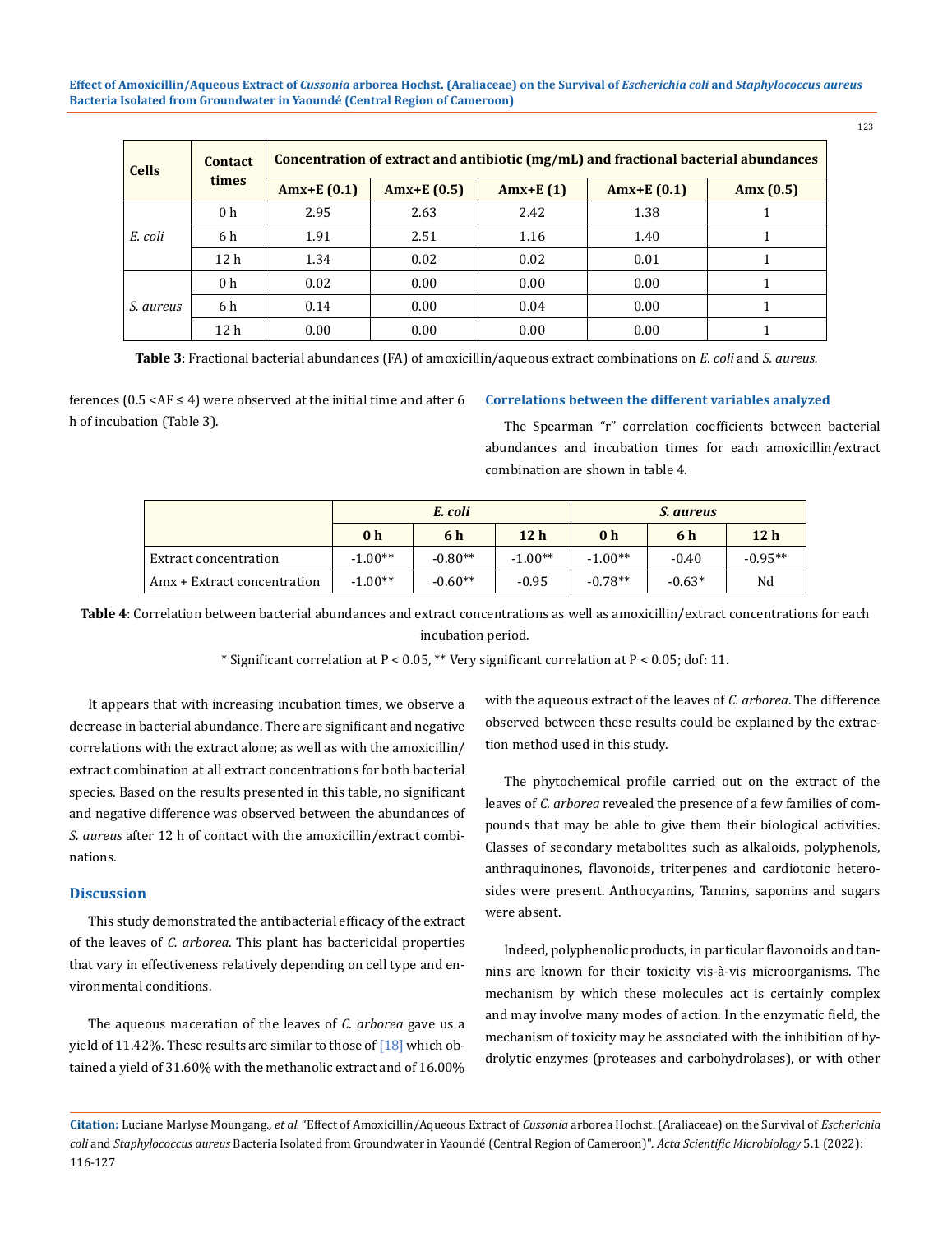interactions for the inactivation of microbial adhesins, transport and envelope proteins [19]. These molecules also inhibit extracellular microbial enzymes, the sequestration of substrates necessary for microbial growth or the neutralization of elements such as iron [20]. In addition, flavonoids lacking a free hydroxide group have a higher bactericidal action than those that have this group, with a hydroxide group there is an increase in the chemical affinity for the lipid membrane. The targets of flavonoids are the cell membrane  $[19]$ . The antimicrobial activity depends on the presence of a phenolic compound and probably on that of numerous secondary metabolites; on the position and the number of hydroxide groups it contains [21,22].

Polyphenolic molecules may play a role in cell wall degradation, destabilization of the cytoplasmic membrane leading to the release of cellular components. They have a role in the synthesis of DNA and RNA [23], as well as proteins and lipids and in mitochondrial function, the creation of the cell wall is also influenced by these elements [24,25]. The flavonoids and alkaloids of *C. arborea* are known to possess antimicrobial activity  $[26,27]$ . The toxicity of flavonoids to microorganisms results from a non-specific interaction such as hydrogen bonds with proteins or enzymes of the cell wall, neutralization of metal ions, inhibition of bacterial metabolism, sequestration of substances necessary for cell growth [28]. Flavonoids such as myricetin inhibit the growth of multi-resistant bacteria such as *Burkholderia cepacia*, *Enterococcus* vancomycin-resistant, *Klebsiella pneumoniae* and *Staphylococcus epidermidis* [18].

For each of the bacterial species used, the abundances of cultivable cells varied depending on the incubation period and the concentration of the extract. The antibacterial activity of *C. arborea* leaf extract and/or amoxicillin was evaluated in two bacterial species, one gram negative and the other gram positive. These different bacterial strains have been isolated in an aquatic environment. Temporal variations in the abundances of bacterial cells in the presence of the extract or of amoxicillin on the bacterial strains tested were observed. These variations were dependent on the concentrations of the extract and the incubation times of the bacterial cells in the different concentrations of the extract. Thus, the decrease in bacterial abundances was significantly and negatively correlated (P < 0.01) with the increase in the concentrations of the extract on the strains studied. This variation in cell abundance could be due to the accumulation of certain chemicals that can be toxic to bacteria [29].

The extract has been shown to be active at different concentrations on bacterial strains with percentages of inhibition varying from 0 to 100%. The extract showed remarkable activity (100% inhibition) with significant differences according to the different concentrations and incubation times ( $P < 0.05$ ) on the two bacterial strains tested. This result could be linked to the presence in this extract of alkaloids and flavonoids which would act by a mechanism of toxicity on bacteria, either by inhibition of hydrolytic enzymes, or by disruption of the functions of membrane proteins, or by inhibition of DNA gyrase [30] of the species tested. The apparent inhibition can also be due to the presence of several classes of secondary metabolites such as flavonoids, triterpenoids, alkaloids, tannins, and saponins present in our extract. Indeed, the species *C. arborea* is known to produce many volatile compounds in large quantities, in particular isoprenoids (called terpenes) which accumulate in glands abundantly distributed in the leaf parenchyma and bark [31]. The variation of the percentages of inhibition as a function of the incubation period was noted (figures 2 and 3). This could be due to the variation in the antibacterial activities of the bioactive compounds present in the extract of *C. arborea*. The plant extract contains bioactive compounds whose configuration or properties change over time, such as flavonoids. In addition, the complexing properties (reversible and irreversible) of flavonoids may also explain the variations in the percentage of inhibition observed during the incubation times. The stability and reactivity of secondary metabolites such as flavonoids are generally linked to their molecular structures [32]. The reactivity of flavonoids dissolved in water leads to molecular instability and this can vary with changes in environmental properties.

Parameters such as light, pH, temperature, nature of solvent, presence of enzyme and oxidant can act on flavonoids [32]. The fluctuation of the percentage inhibition appears to vary depending on the bacterial species as well as the concentration of the extract, the temperature and the incubation time. The bactericidal activity of an antibacterial substance or an antibiotic can be time-dependent (time-dependent bactericidal antibiotic) or concentrationdependent (bactericidal antibiotic concentration dependent) [33]. It has also been suggested that the antimicrobial agent is differentiated based on selective toxicity and that the bacteriostatic agent is often an inhibitor of protein synthesis and acts by binding to ribosomes. If its concentration is reduced, it would be released from the ribosome and bacterial growth would begin [34].

**Citation:** Luciane Marlyse Moungang*., et al.* "Effect of Amoxicillin/Aqueous Extract of *Cussonia* arborea Hochst. (Araliaceae) on the Survival of *Escherichia coli* and *Staphylococcus aureus* Bacteria Isolated from Groundwater in Yaoundé (Central Region of Cameroon)". *Acta Scientific Microbiology* 5.1 (2022): 116-127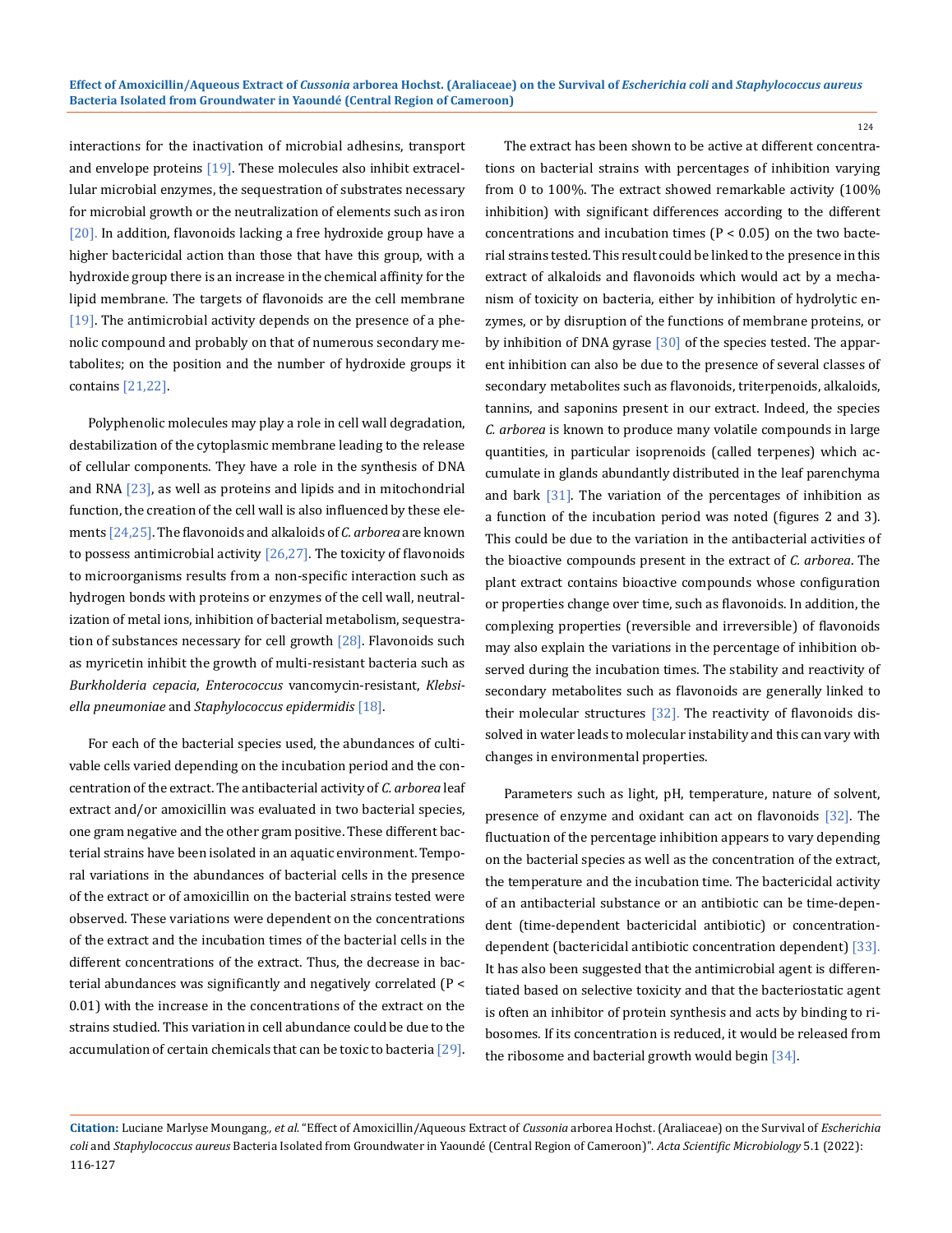The minimum inhibitory concentrations of the extract ranged from 12.5 to 25 mg/mL. This extract exhibited good activity on the bacterial species tested with bactericidal effects (MBC/MIC ratio = 2) on *S. aureus*. This could be explained by the presence in the aqueous extract of alkaloids and flavonoids which are endowed with significant antimicrobial activity  $[35]$ . These results corroborate those of  $[36]$ ; who had found that the aqueous extract of the bark of the trunk of *C. arborea* had significant activity on *E. coli* and *S. aureus* unlike the ethanolic and hydroethanolic extracts which showed little or no activity  $[36]$ . Thus the secondary metabolites present in the extract considerably influence the antibacterial activity observed [35].

The fractional bacterial abundances of the amoxicillin/extract combination were highly variable depending on the bacterial species tested. The amoxicillin/aqueous extract combination exhibited a synergistic action on the two bacterial species tested and indifferences (0.5 < AF  $\leq$  4) were observed at the initial time and after 6 h of incubation on *E. coli*. Very significant and negative correlations (P < 0.05) were observed from the initial time point at all concentrations for both bacterial species. This could be explained by the fact that amoxicillin, which interacts with penicillin-binding proteins by inhibiting the formation of peptidoglycan, would have seen its activity potentiated by the extract on the two bacterial species studied. The differences observed between Gram-negative strains and Gram-positive strains could be due to the constitution of their cell envelope and the mode of action of antibacterial agents  $[37]$ .

### **Conclusion**

The aqueous extract of the leaves of *C. arborea* showed remarkable antibacterial activity (100% inhibition) on all strains tested with a strong bactericidal effect. The extract also exhibited variable activities with MICs ranging from 12.5 to 25 mg/mL. The amoxicillin/extract combinations were synergistic on the two bacterial species tested for the different concentrations of the extract. However, antagonistic effects were observed for *E. coli* observed at baseline and after 6h incubation. These results show that the use of *C. arborea* leaves in reducing the flow of bacteriopollutants from the waters could be an alternative. However, it would be relevant to take into account the role of its association with amoxicillin in the spread of microorganisms resistant to antibacterial agents.

# **Funding**

This research was supported by the NAPRECA through ISP Grant under the International Programme in Chemical Sciences (IPICS).

### **Acknowledgments**

LMM acknowledges NAPRECA for a research financial support to the NAPRECA- Cameroon through ISP Grant under the International Programme in Chemical Sciences (IPICS). Thanks are due to the Hydrobiology and Environment Laboratory as well as the Organic Chemistry Laboratory of the Faculty of Sciences; University of Yaounde I - Cameroon for research facilities and important support with the experimental equipment.

125

### **Data Availability Statement**

All relevant data are included in the paper.

# **Disclosure Statement**

The authors declare no conflict of interest.

### **Bibliography**

- 1. Besassier R., *et al.* "Les pathogènes humains et leur virulence dans les eaux de distribution". Université de Nice-Sophia Antipolis (2006): 89.
- 2. OMS | Rapport 2015 sur les progrès en matière d'assainissement et d'alimentation en eau: les principaux faits. WHO (2019).
- 3. Ako AA., *et al.* ["Water quality and occurrence of water-borne](https://pubmed.ncbi.nlm.nih.gov/19542637/)  [diseases in the Douala 4th District, Cameroon".](https://pubmed.ncbi.nlm.nih.gov/19542637/) *Water Science and Technology* [59.12 \(2009\): 2321-2329.](https://pubmed.ncbi.nlm.nih.gov/19542637/)
- 4. Nnanga Nga E., *et al.* ["Relation entre pollution des eaux de](https://www.hsd-fmsb.org/index.php/hsd/article/view/390)  [sources, forages et maladies hydriques enregistrées au Centre](https://www.hsd-fmsb.org/index.php/hsd/article/view/390)  [Hospitalier Dominicain Saint Martin de Porres \(CHDSMP\) du](https://www.hsd-fmsb.org/index.php/hsd/article/view/390)  quartier Mvog-Betsi à Yaoundé". *[Health Sciences and Diseases](https://www.hsd-fmsb.org/index.php/hsd/article/view/390)* [15.3 \(2014\): 1-8.](https://www.hsd-fmsb.org/index.php/hsd/article/view/390)
- 5. Zaman SB., *et al.* ["A Review on antibiotic resistance: alarm](https://pubmed.ncbi.nlm.nih.gov/28852600/)  bells are ringing". *Cureus* [9.6 \(2017\): e1403.](https://pubmed.ncbi.nlm.nih.gov/28852600/)
- 6. [Kuete V. "Potential of Cameroonian plants and derived prod](https://pubmed.ncbi.nlm.nih.gov/20533165/)[ucts against microbial infections: a review".](https://pubmed.ncbi.nlm.nih.gov/20533165/) *Planta Medica* [76.14 \(2010\): 1479-1491.](https://pubmed.ncbi.nlm.nih.gov/20533165/)
- 7. [Organisation Mondiale de la Santé. "Stratégie de l'OMS pour la](https://apps.who.int/iris/handle/10665/67313)  [Médecine Traditionnelle pour 2002-2005". Genève: Organisa](https://apps.who.int/iris/handle/10665/67313)[tion Mondiale de la Santé \(2002\): 78.](https://apps.who.int/iris/handle/10665/67313)
- 8. [Adwan G and Mhanna M. "Synergistic effects of plant extracts](https://idosi.org/mejsr/mejsr3(3)/5.pdf)  and antibiotics on *[staphylococcus aureus](https://idosi.org/mejsr/mejsr3(3)/5.pdf)* strains isolated from clinical specimens". *[Journal of Scientific Research](https://idosi.org/mejsr/mejsr3(3)/5.pdf)* 3.3 (2008): [134-139.](https://idosi.org/mejsr/mejsr3(3)/5.pdf)

**Citation:** Luciane Marlyse Moungang*., et al.* "Effect of Amoxicillin/Aqueous Extract of *Cussonia* arborea Hochst. (Araliaceae) on the Survival of *Escherichia coli* and *Staphylococcus aureus* Bacteria Isolated from Groundwater in Yaoundé (Central Region of Cameroon)". *Acta Scientific Microbiology* 5.1 (2022): 116-127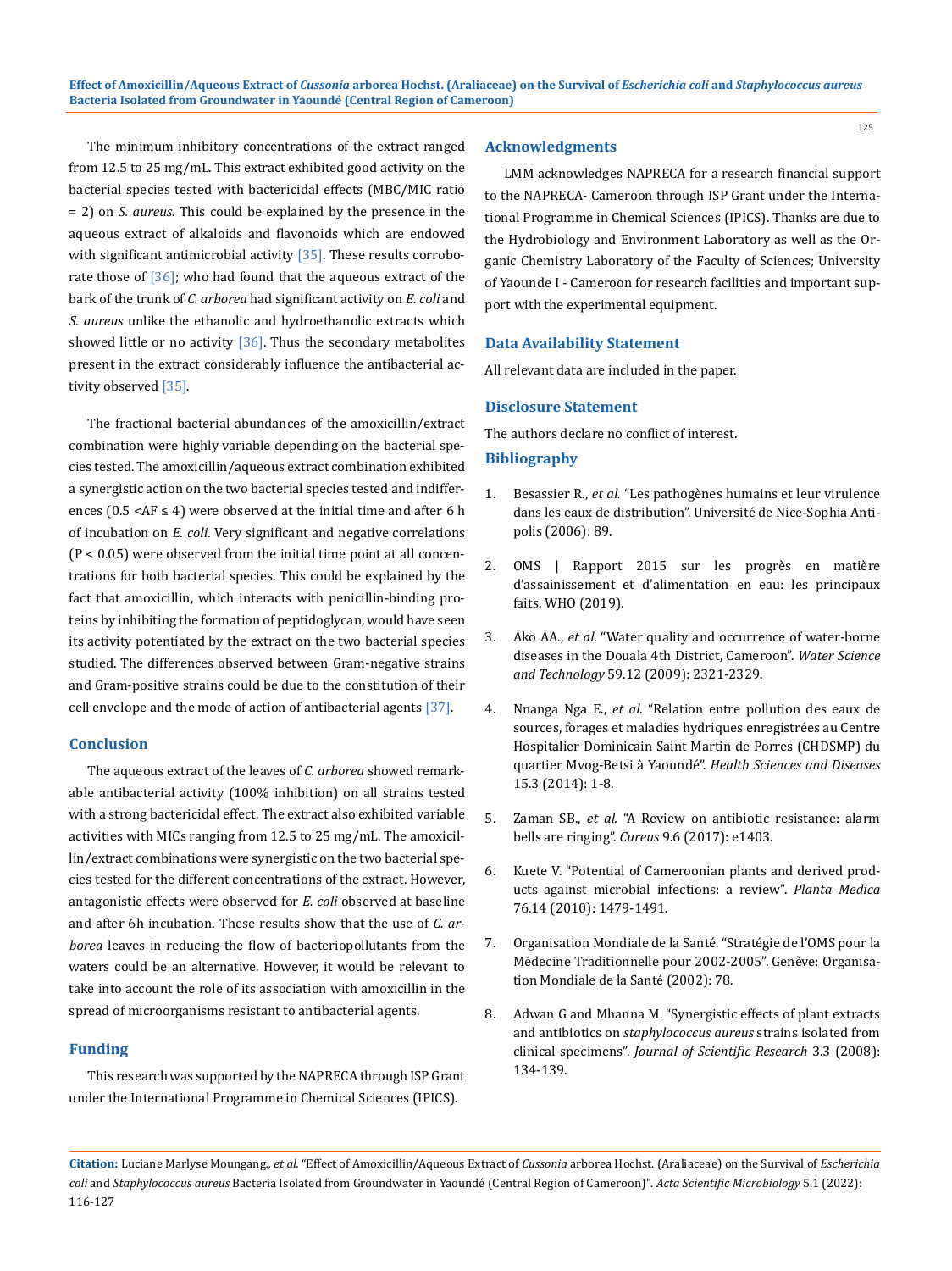- 9. Matchuenkam SR. "Activité antibactérienne d'Acmella caulirhiza sur des souches bactériennes multirésistantes exprimant des béta-lactamases à spectre élargi [Thèse Pharmacie]". [Cameroun]: Université des Montagnes (2016): 120.
- 10. N'Guessan K., *et al.* ["Screening phytochimique de quelques](https://www.ajol.info/index.php/scinat/article/view/48575)  [plantes médicinales ivoiriennes utilisées en pays Krobou \(Ag](https://www.ajol.info/index.php/scinat/article/view/48575)boville, Côte-d'Ivoire)". *[Sciences and Nature](https://www.ajol.info/index.php/scinat/article/view/48575)* 6.1 (2009): 1-15.
- 11. Alilou H., *et al.* ["Screening phytochimique et identification](https://www.ajol.info/index.php/afsci/article/view/109750)  [spectroscopique des flavonoïdes d'](https://www.ajol.info/index.php/afsci/article/view/109750)*Asteriscus graveolens subsp*. Odorus". *Afrique Science* [10.3 \(2014\): 316-328.](https://www.ajol.info/index.php/afsci/article/view/109750)
- 12. Mbayo MK., *et al.* ["Chemical Screening of some mushrooms of](https://www.semanticscholar.org/paper/Chemical-Screening-of-some-mushrooms-of-Katanga-and-Mbayo-Kalonda/88ee65b78902c4387a41993dd09f3c58b594de10)  [Katanga \(DRC\) and their biological activities evaluation".](https://www.semanticscholar.org/paper/Chemical-Screening-of-some-mushrooms-of-Katanga-and-Mbayo-Kalonda/88ee65b78902c4387a41993dd09f3c58b594de10) *Inter[national Journal of Innovation and Applied Studies](https://www.semanticscholar.org/paper/Chemical-Screening-of-some-mushrooms-of-Katanga-and-Mbayo-Kalonda/88ee65b78902c4387a41993dd09f3c58b594de10)* 10.1 (2015): [435-449.](https://www.semanticscholar.org/paper/Chemical-Screening-of-some-mushrooms-of-Katanga-and-Mbayo-Kalonda/88ee65b78902c4387a41993dd09f3c58b594de10)
- 13. Shahaby AF., *et al.* ["Bacteriological evaluation of tap water and](https://www.ijcmas.com/vol-4-12/Ahmad%20F.%20Shahaby,%20et%20al.pdf)  [bottled mineral water in Taif, Western Saudi Arabia".](https://www.ijcmas.com/vol-4-12/Ahmad%20F.%20Shahaby,%20et%20al.pdf) *Inter[national Journal of Current Microbiology and Applied Sciences](https://www.ijcmas.com/vol-4-12/Ahmad%20F.%20Shahaby,%20et%20al.pdf)* [4.12 \(2015\): 600-615.](https://www.ijcmas.com/vol-4-12/Ahmad%20F.%20Shahaby,%20et%20al.pdf)
- 14. Holt J., *et al.* "Bergey's Manual of Determinative Bacteriology". 9<sup>th</sup> Edn., Lipponcott Williams and Wilkins, Philadelphia (2000): 787.
- 15. [Clinical and Laboratory Standards Institute. "Methods for](https://clsi.org/media/1928/m07ed11_sample.pdf)  [Dilution Antimicrobial Susceptibility Tests for Bacteria That](https://clsi.org/media/1928/m07ed11_sample.pdf)  [Grow Aerobically; Approved Standard-Ninth Edition. Wayne,](https://clsi.org/media/1928/m07ed11_sample.pdf)  [Pa: CLSI document M07-A9 \(2012\).](https://clsi.org/media/1928/m07ed11_sample.pdf)
- 16. [Tamsa Arfao A. "Effet de l'extrait aqueux des feuilles](https://hal.archives-ouvertes.fr/tel-02559942/document)  [d'Eucalyptus microcorys Müller, 1860 sur la cultivabilité de](https://hal.archives-ouvertes.fr/tel-02559942/document)  [quelques bactéries d'importance sanitaire \[Thèse Biologie](https://hal.archives-ouvertes.fr/tel-02559942/document)  [Animale\]". \[Cameroun\]: Université de Yaoundé I \(2017\): 173.](https://hal.archives-ouvertes.fr/tel-02559942/document)
- 17. Mackay ML., *et al.* ["Comparison of methods for assessing syn](https://pubmed.ncbi.nlm.nih.gov/10854808/)ergic antibiotic interactions". *[International Journal of Antimi](https://pubmed.ncbi.nlm.nih.gov/10854808/)crobial Agents* [15.2 \(2000\): 125-129.](https://pubmed.ncbi.nlm.nih.gov/10854808/)
- 18. Hodek P., *et al.* ["Flavonoids-potent and versatile biologically](https://pubmed.ncbi.nlm.nih.gov/11803026/)  [active compounds interacting with cytochromes P450".](https://pubmed.ncbi.nlm.nih.gov/11803026/) *Chem[ico-Biological Interactions](https://pubmed.ncbi.nlm.nih.gov/11803026/)* 139 (2002): 1-21.
- 19. [Milane H. "La quercétine et ses dérivés: molécules à caractère](http://www.theses.fr/2004STR13049)  [pro-oxydant ou capteurs de radicaux libres, études et applica](http://www.theses.fr/2004STR13049)[tions thérapeutiques". Thèse de doctorat.](http://www.theses.fr/2004STR13049) *Strasbourg* (2004): [268.](http://www.theses.fr/2004STR13049)
- 20. Kil H., *et al.* ["Antioxidant and antimicrobial activities of crude](https://www.sciencedirect.com/science/article/abs/pii/S0308814609000764)  sorghum extract". *Food Chemistry* [115 \(2009\): 1234-1239.](https://www.sciencedirect.com/science/article/abs/pii/S0308814609000764)

21. [Cowan M. "Plant products as antimicrobial agent's".](https://pubmed.ncbi.nlm.nih.gov/10515903/) *Clinical [Microbioloy Reviews](https://pubmed.ncbi.nlm.nih.gov/10515903/)* 12.4 (1999): 564-570.

- 22. Falleh H., *et al.* ["Phenolic composition of Cynara cardunculus](https://pubmed.ncbi.nlm.nih.gov/18472083/)  [L. organs, and their biological activities".](https://pubmed.ncbi.nlm.nih.gov/18472083/) *Comptes Rendus Biologies* [331 \(2008\): 372-379.](https://pubmed.ncbi.nlm.nih.gov/18472083/)
- 23. Zhang H., *et al.* ["Antimicrobial activities of spice extracts](https://pubmed.ncbi.nlm.nih.gov/20416570/)  [against pathogenic and spoilage bacteria in modified atmo](https://pubmed.ncbi.nlm.nih.gov/20416570/)[sphere packaged fresh pork and vacuum packaged ham slices](https://pubmed.ncbi.nlm.nih.gov/20416570/)  stored at 4 °C". *Meat Science* [81 \(2009\): 686-692.](https://pubmed.ncbi.nlm.nih.gov/20416570/)
- 24. Balentine C., *et al.* ["The pre- and post-grinding application of](https://www.sciencedirect.com/science/article/abs/pii/S0309174005004341)  [rosemary and its effects on lipid oxidation and color during](https://www.sciencedirect.com/science/article/abs/pii/S0309174005004341)  [storage of ground beef".](https://www.sciencedirect.com/science/article/abs/pii/S0309174005004341) *Meat Science* 73 (2006): 413-421.
- 25. [Gangoué P. "Caractérisation des bêta-lactamases et leur inhi](http://bictel.ulg.ac.be/ETD-db/collection/available/ULgetd-10172007-110129/unrestricted/These_Ganpiejo.pdf)[bition par les extraits de plantes médicinales". Thèse de doc](http://bictel.ulg.ac.be/ETD-db/collection/available/ULgetd-10172007-110129/unrestricted/These_Ganpiejo.pdf)torat. *Liège* [\(2007\): 127.](http://bictel.ulg.ac.be/ETD-db/collection/available/ULgetd-10172007-110129/unrestricted/These_Ganpiejo.pdf)
- 26. Alma M., *et al.* ["Chemical composition and antimicrobial activ](https://pubmed.ncbi.nlm.nih.gov/15186116/)[ity of the essential oils from the Gum of Turkish Pistachio \(Pis](https://pubmed.ncbi.nlm.nih.gov/15186116/)taciavera L)". *[Journal of Agricultural and Food Chemistry](https://pubmed.ncbi.nlm.nih.gov/15186116/)* 52.12 [\(2004\): 3911-3914.](https://pubmed.ncbi.nlm.nih.gov/15186116/)
- 27. Sartorelli P., *et al.* ["Chemical composition and antimicrobial](https://pubmed.ncbi.nlm.nih.gov/17154233/)  [activity of the essential oils from two species of Eucalyptus".](https://pubmed.ncbi.nlm.nih.gov/17154233/)  *[Phytotherapy Research](https://pubmed.ncbi.nlm.nih.gov/17154233/)* 21.3 (2006): 231-233.
- 28. Karou D., *et al.* ["Antioxidant and antibacterial activities of poly](https://www.ajol.info/index.php/ajb/article/view/15190)[phenols from ethnomedicinal plants of Burkina Faso".](https://www.ajol.info/index.php/ajb/article/view/15190) *African [Journal of Biotechnology](https://www.ajol.info/index.php/ajb/article/view/15190)* 4.8 (2005): 823-828.
- 29. Nola M., *et al.* ["Assessment of the effects of sulfate and nitrate](https://www.erudit.org/en/journals/rseau/2010-v23-n3-rseau3946/044685ar/)  [on the temporal evolution of Klebsiella oxytoca and Staphylo](https://www.erudit.org/en/journals/rseau/2010-v23-n3-rseau3946/044685ar/)[coccus aureus abundance under shaking conditions, in aquat](https://www.erudit.org/en/journals/rseau/2010-v23-n3-rseau3946/044685ar/)ic microcosm". *[Revue Des Sciences De L'eau Journal of Water](https://www.erudit.org/en/journals/rseau/2010-v23-n3-rseau3946/044685ar/)  Science* [23 \(2010\): 197-212.](https://www.erudit.org/en/journals/rseau/2010-v23-n3-rseau3946/044685ar/)
- 30. [Wink M. "Modes of Action of Herbal Medicines and Plant Sec](https://pubmed.ncbi.nlm.nih.gov/28930211/)ondary Metabolites". *Medicines* [2.3 \(2015\): 251-286.](https://pubmed.ncbi.nlm.nih.gov/28930211/)
- 31. Farah A., *et al.* ["Composition chimique et activités antibacté](https://www.tandfonline.com/doi/pdf/10.1080/12538078.2001.10515886)[rienne et antifongique des huiles essentielles extraites des](https://www.tandfonline.com/doi/pdf/10.1080/12538078.2001.10515886)  [feuilles d'Eucalyptus camaldulensis et de son hybride naturel](https://www.tandfonline.com/doi/pdf/10.1080/12538078.2001.10515886)  (clone 583)". *[Acta Botanica Gallica](https://www.tandfonline.com/doi/pdf/10.1080/12538078.2001.10515886)* 148.3 (2001): 183-190.
- 32. [Chebil L. "Acylation des flavonoïdes par les lipases de Can](https://hal.univ-lorraine.fr/tel-01752787/document)[dida antarctica et de Pseudomonas cepacia: études cinétique,](https://hal.univ-lorraine.fr/tel-01752787/document)  [structurale et conformationnelle". Thèse de doctorat. Institut](https://hal.univ-lorraine.fr/tel-01752787/document)  [National Polytechnique de Lorraine \(2006\): 229.](https://hal.univ-lorraine.fr/tel-01752787/document)

**Citation:** Luciane Marlyse Moungang*., et al.* "Effect of Amoxicillin/Aqueous Extract of *Cussonia* arborea Hochst. (Araliaceae) on the Survival of *Escherichia coli* and *Staphylococcus aureus* Bacteria Isolated from Groundwater in Yaoundé (Central Region of Cameroon)". *Acta Scientific Microbiology* 5.1 (2022): 116-127